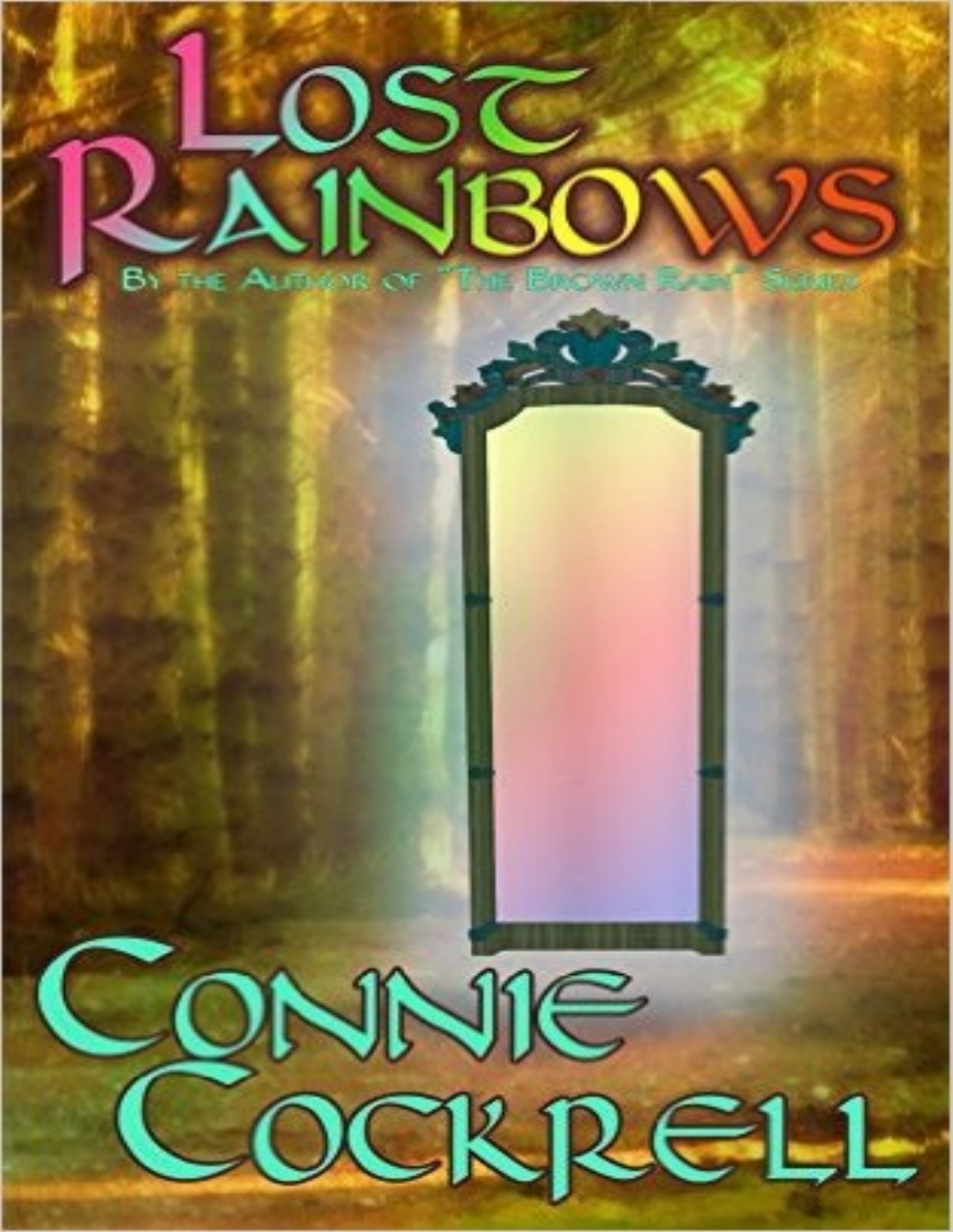# Lost Rainbows

By Connie Cockrell Published by 2nd Wind Press at Smashwords Copyright © 2015 by Connie Cockrell

Cover Design Copyright J.A. Marlow 2015 - JAMarlow.com Background Copyright Innervision Photographia - <https://flic.kr/ps/2NVTGH>. Creative Commons Copyright license [https://creativecommons.org/licenses/by/2.0/.](https://creativecommons.org/licenses/by/2.0/) Background manipulated by J.A. Marlow 2014

> All rights reserved. ISBN: 1507725256

> > Dedication

To my daughter, for challenging me to try.

Acknowledgements

To my beta readers for keeping my on my toes: Audrey Wilson, Barbara Anderson, Beth Magerman, Diane Nash, Karen Heineke, and Ruth Fleming. To J.A. Marlow for the wonderful cover. To my friends at Forward Motion ([http://www.fmwriters.com](http://www.fmwriters.com/)), Holly Lisle's How To Think Sideways ([https://howtothinksideways.com/login/\)](https://howtothinksideways.com/login/), and Power Writing Hour for their support. To the wonderful editors at Silver Jay Media for helping me make this book as good as it can be.

Smashwords Edition, License Notes

This ebook is licensed for your personal enjoyment only. This ebook may not be re-sold or given away to other people. If you would like to share this book with another person, please purchase an additional copy for each recipient. If you're reading this book and did not purchase it, or it was not purchased for your use only, then please return to Smashwords.com and purchase your own copy. Thank you for respecting the hard work of this author.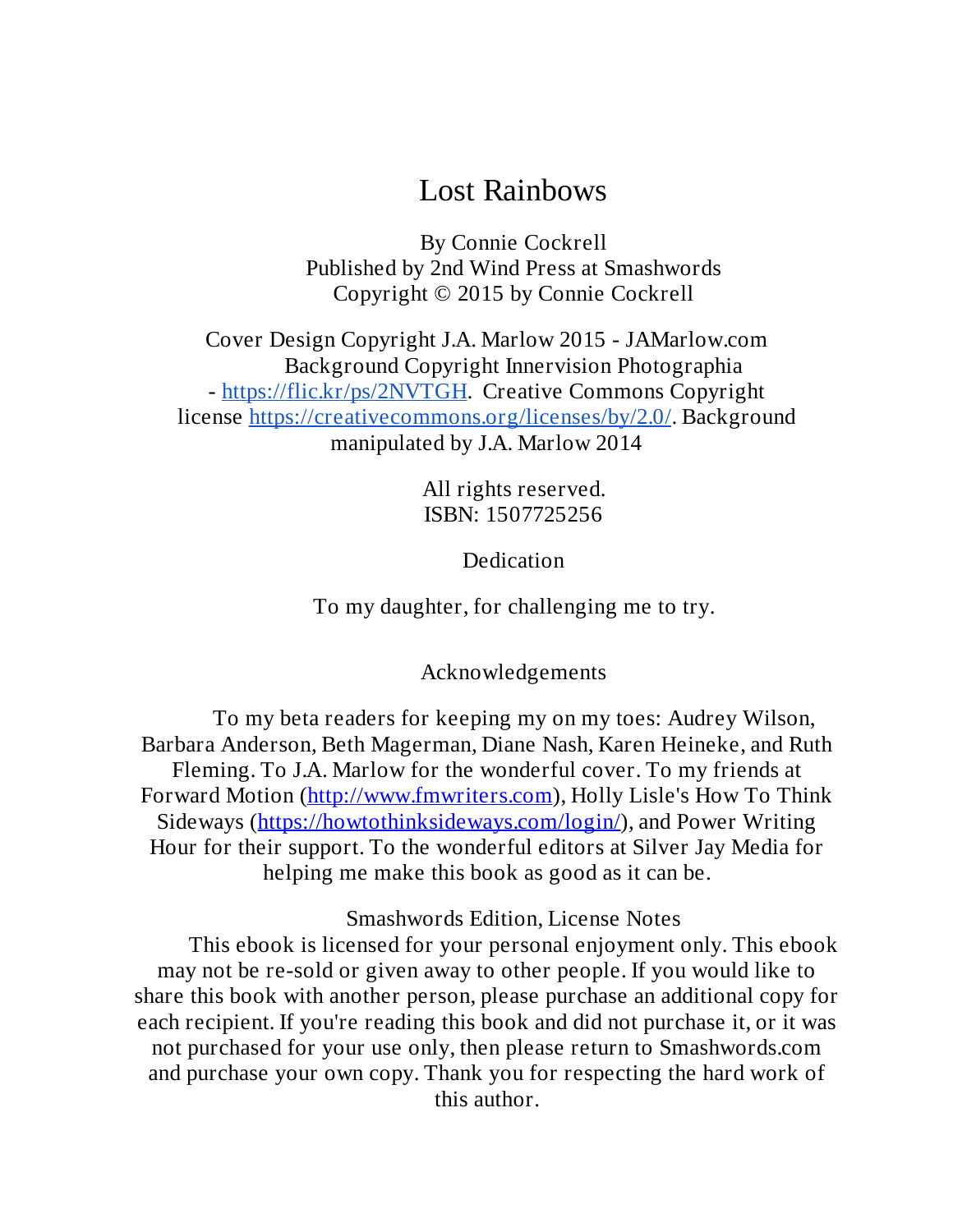# Theft

It was a typical evening in the court of the Leprechaun King, Mac Shadenan. The throne room was full. Harpists, drummers, flautists and horn players were halfway down the left wall from the King. The center of the hall's polished wood floor was filled with dancers. Shamus O'Malley was standing on the right side of the hall near the buffet table, a silver goblet of Irish Whisky in his hand.

Dressed in his court best, he tugged at the collar of his lemon-yellow shirt. Like most of the male leprechauns present, he had on his cherry-red wool weskit and frock coat with seven rows of seven buttons. It was annoying to button all forty-nine buttons but luck was luck. He didn't want to push any away. His pantaloons and stockings were white and his brogans were black leather and as shiny as his polishing could make them.

He had his eye on Princess Lyeen. She was dancing in the middle of the floor with that half-wit Banar Donovan. Shamus sipped his drink. Banar, he snorted to himself. More like banal, and boring to boot. Lyeen wouldn't be givin' him a second look if it weren't for the five rainbows with their pots of gold at the end that he owned. He put the goblet he was holding down on the table and began to edge his way into the dancers. As soon as the music for this dance stopped, he was going to ask the Princess to dance.

She was a vision. Like most leprechauns, a smattering of freckles crossed the bridge of her nose, accenting the creamy, smooth skin of her complexion. Merry blue eyes flashed with her laughter. Best of all though, to Shamus, was her hair. His own could be best described as orange. But hers, left unbound as was customary among unmarried maids, hung to her waist. The burnished gold highlights in her dark red hair set off the gold of the dainty, diamondencrusted crown around her forehead that held her hair back from her face. She'd chosen to wear green today, setting her apart from the traditionalists in the court. When she'd come into the room earlier in the evening, she'd set their tongues wagging.

"She's not wearing the traditional red!" one old biddy whispered loud enough for the people on the other side of the hall to hear.

Her neighbor nodded. "What are young people coming to?" she lamented. "Defiance, that's what it is."

That's what Shamus loved about Lyeen. She had spirit and flair. Too bad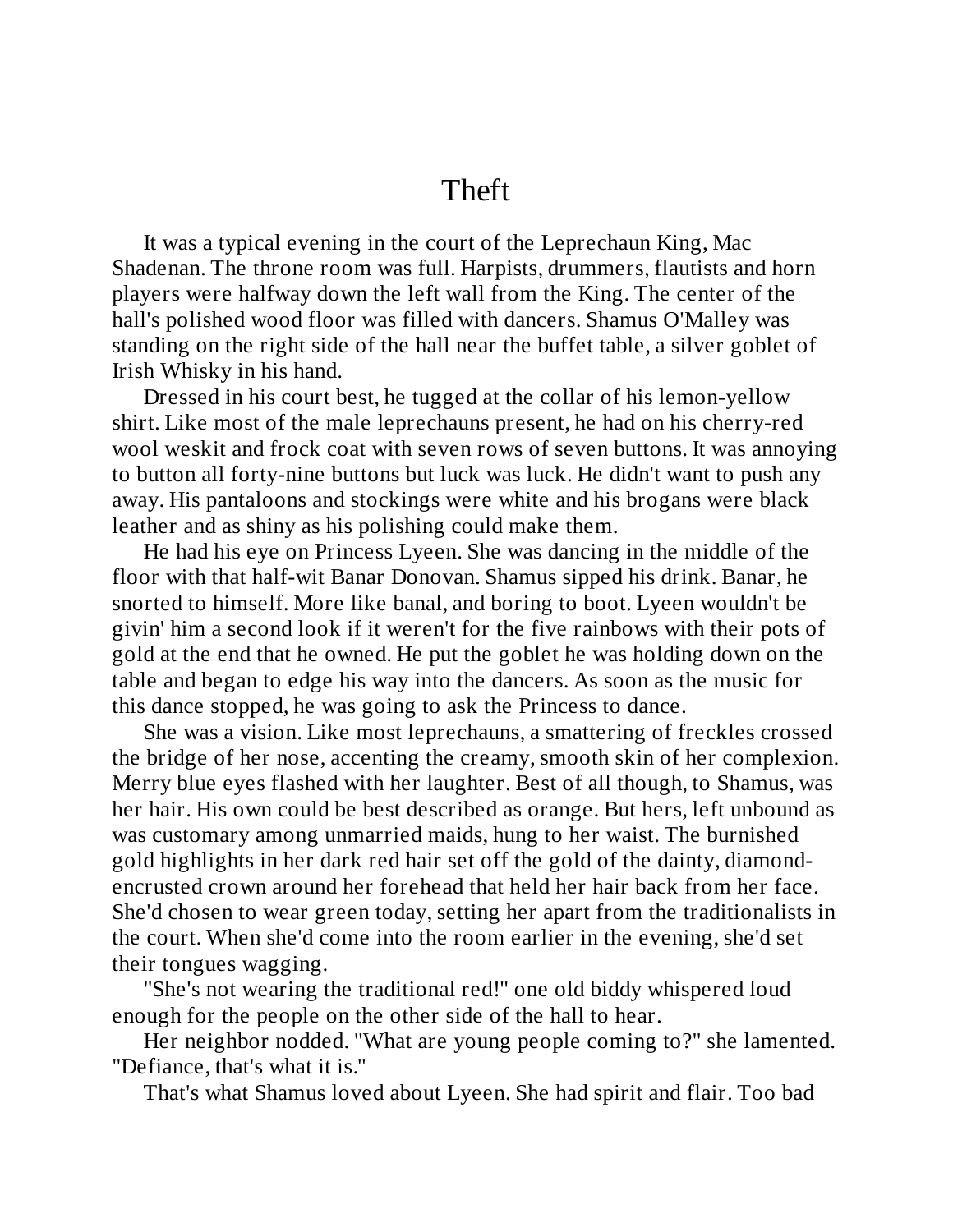her father didn't consider Shamus's worthy. True, he was tall for a leprechaun, four foot three inches, which worked in his favor. But there was only one rainbow among his whole, large family. The gold was spread thin. Despite that, he was determined to get the Princess's attention, gold or no gold.

He had nearly reached her when the guardsmen at the door to the throne room called out, "Courier for the King, the great Mac Shadenan! Make way for the Courier!"

The dancers split apart, moving to each side of the hall. He was separated from the Princess as she moved to the other side. Reluctantly he backed up to make way. The courier, dressed in woodland colors to better blend into the environment, entered the hall and staggered across the floor to the king. Dirty and road weary, the man looked as if he had been through every bramble in the kingdom.

Twenty feet from the throne, the courier dropped to his knees in exhaustion. King Mac Shadenan leaned forward on the carved, backless wooden seat. The red pillows could barely be seen under the red wool cloak the king wore, with a gold harp pin holding it together at his shoulder. His advisors, two on each side of the throne, whispered to each other.

"What say you, courier?" the King asked.

"My Lord," the man gasped. "The rainbows are gone!"

While one of the advisors hurried to the courier's side with a goblet of wine to help revive him, the court burst into loud cries and lamentations. Shamus noticed that Banar grew quite pale. Princess Lyeen, though, he saw with a great deal of admiration, straightened her spine and, head held high, strode to the front of the room to stand beside her father's chair.

There was so much confusion and consternation, the King signaled the guard near him to pound on the floor with the butt of his spear. He stood up.

"What is this caterwauling? You all sound worse than the animals in the humans' zoo at feeding time." King Shadenan glared at the people in the hall. The horror of being compared to those poor creatures confined in unnatural habitats stunned them. They shut up.

He stepped off of the throne's platform and pulled the courier to his feet. "Come, man." He clapped the courier on the shoulder. "You've had a bit of wine to refresh yourself. Tell us your news."

The courier nodded. "I'm Draum, son of Fitz."

The courtiers nodded. Fitz was a high-ranking member of the court. Draum was in service to the King, as every courtier's able-bodied sons were at one time or another. Shamus had been a courier himself upon his eighteenth birthday for twenty years. That had been a long time ago.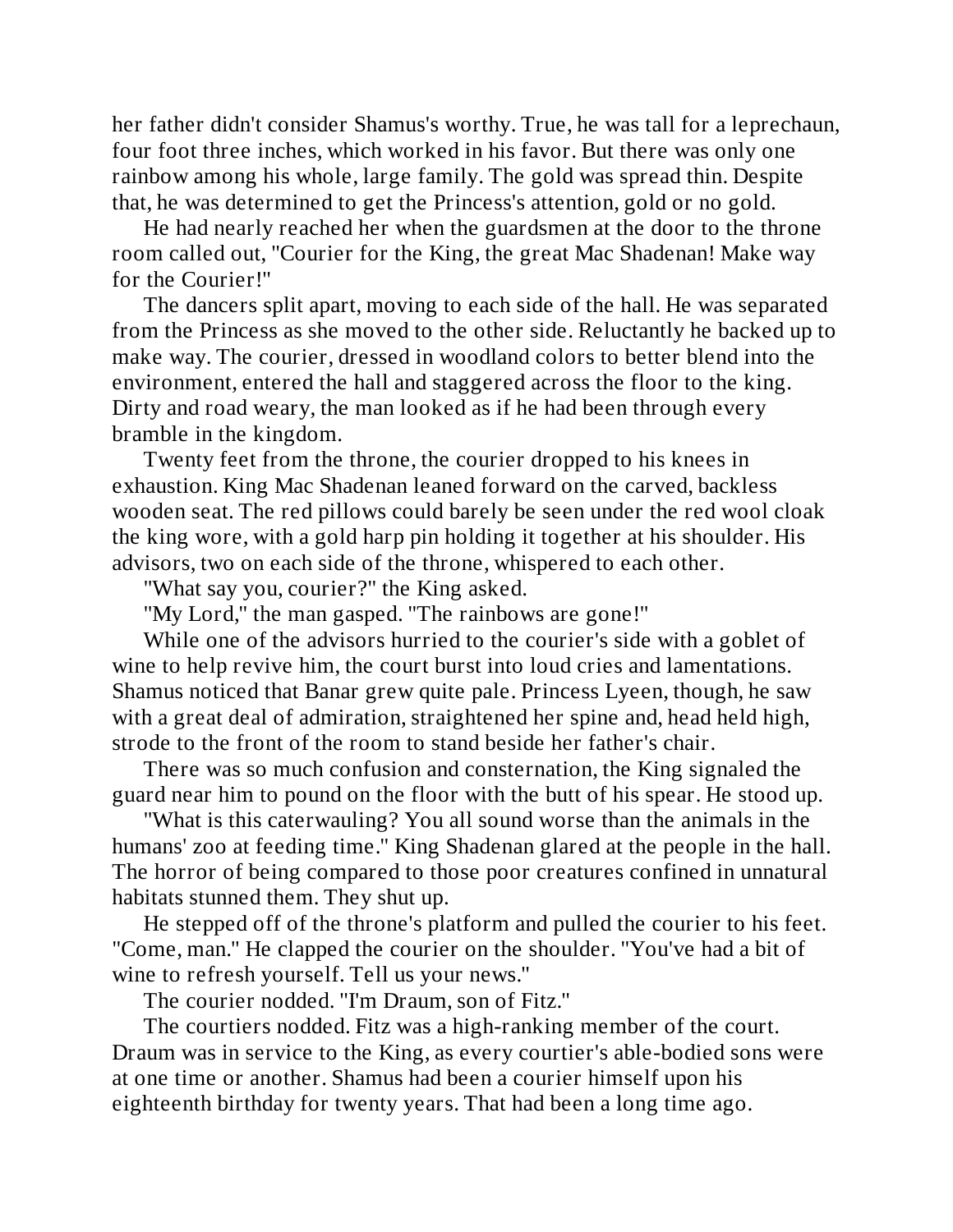"Sire, the treasury was robbed. All of the guards are dead. I don't know how I escaped the explosion but something large and ferocious chased me nearly all the way here." He looked down at his appearance. "My apologies, Sire, for appearing before you in such a state."

The King clapped him on the shoulder. "No need to apologize, young Draum." He motioned for one of the guards standing near the throne to come to him. "Take Draun to the baths. Get him food and drink and fresh clothing. We'll talk to him again in two hours."

The guard led Draum away through a side-door of the hall near the throne. The courtiers refilled the hall and whispered to each other. Shamus began edging his way to the front of the room. The Advisors had surrounded the King. As he neared he could hear a furious discussion going on between them.

"Sire," the eldest Advisor said, "we need to send guards to assess the damage."

"Yes," said the youngest. "How do we know if Draum is telling the truth?" "Majesty, we should send someone to bring back the rainbows."

The King stood still in the rain of comments and suggestions, nodding at each person as they spoke. Shamus moved up to stand directly behind the King. When the suggestions died down, the Advisors waited for the King to speak.

"We will send an investigator," the King announced. "Someone from our court, someone trustworthy."

They all nodded.

"But who?" the eldest Advisor asked. "Perhaps the savage beast that chased Draum is still lurking about."

"I'll go," Shamus piped up.

The entire group turned to stare. Shamus began to blush under the inspection.

The King nodded. "It's dangerous, you know. The beast may still be outside the sidhe." Their villages, the sidhe, pronounced shee, were hidden by magic. The leprechauns had long separated themselves from the world of men. King Mac Shadenan ruled all the sidhe of the leprechaun kingdom, scattered far and wide across the men's countries of Ireland, Scotland, Wales and England. The leprechauns kept track of the world of men but since the loss of their gods, the Tuatha De Danann many centuries ago, they had no choice but to hide. It was safer to stay in their hidden kingdom, and they flourished in their own way.

Shamus breathed a sigh of relief. As a courier, he'd always gotten along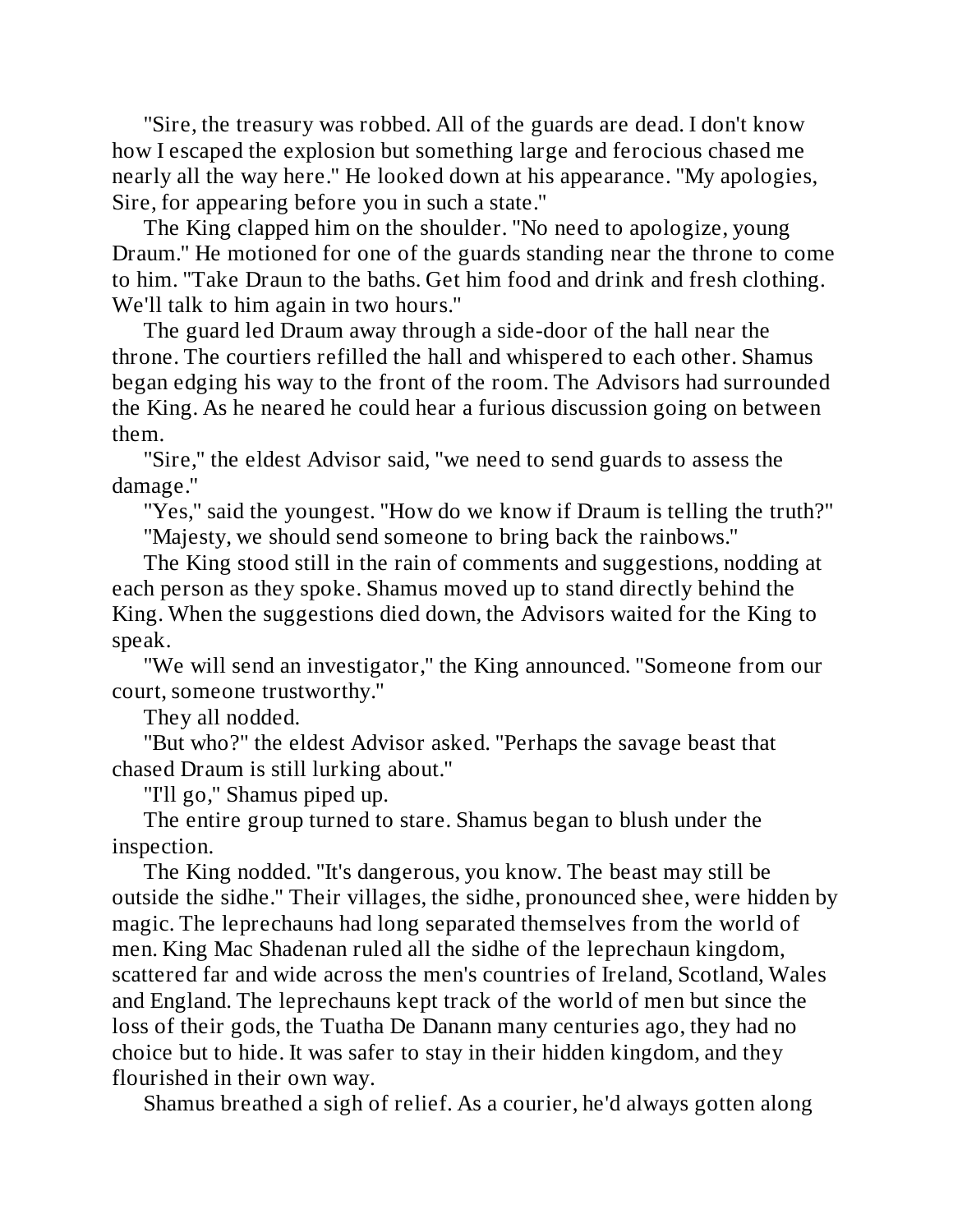with King Mac. "I understand, Sire. But the kingdom's treasury has been stolen. If we wait too long, all evidence of the dastard will be gone and the trail cold. I'll leave immediately. The sooner I go, the sooner the rainbows may be recovered."

Lyeen had joined the circle of Advisors. She smiled at Shamus and he nearly missed the King's words.

"Good idea, Shamus. You will be my representative in this. Leave at once. Draw whatever you need from the armory."

Shamus bowed. "Thank you, Sire. I'll depart as soon as I can."

He turned and hustled down the middle of the court, the courtiers parting in front of him. The murmurs began as soon as he passed.

## Taking His Leave

Shamus was in his room, putting the last things he needed in his rucksack. As he buckled the leather straps, a knock came at his door. When he opened it his heart skipped a beat. It was Lyeen, dressed now in a plain, light-green lambs-wool frock, a white linen blouse underneath, lace at the blouse's collar and cuffs. He stepped back and bowed. "Princess Lyeen."

She stepped into the room. "I see you're nearly ready."

He nodded, his heart beating so fast he could barely hear. "Yes, Princess." "Be at ease, Shamus. We've known each other since childhood."

He bowed again. "True, but we're no longer children."

She sighed. "Also true." She looked around. Shamus had made the courtappointed space comfortable, despite the fact it was one of the smallest apartments a courtier could get. He had painted the room a light green so it resembled the light drifting through a clear pond. On the small window-sill opposite the door, a potted rose grew. A single blossom was just unfurling, yellow as the sun. On either side of the window, under which stood his bed, his father's weapons were displayed. The sword was mounted on one side and bow and arrows on the other. One end wall held a tapestry his mother had woven. It told the story of the family O'Malley. The other end wall held framed, pressed ferns and flowers. The wall on the right side of the door held hooks over a chest for his clothing. On the other side of the door he'd hung drawings and paintings he'd done.

"I like it," she said as she turned back to him with a smile. "I see much of you in this room."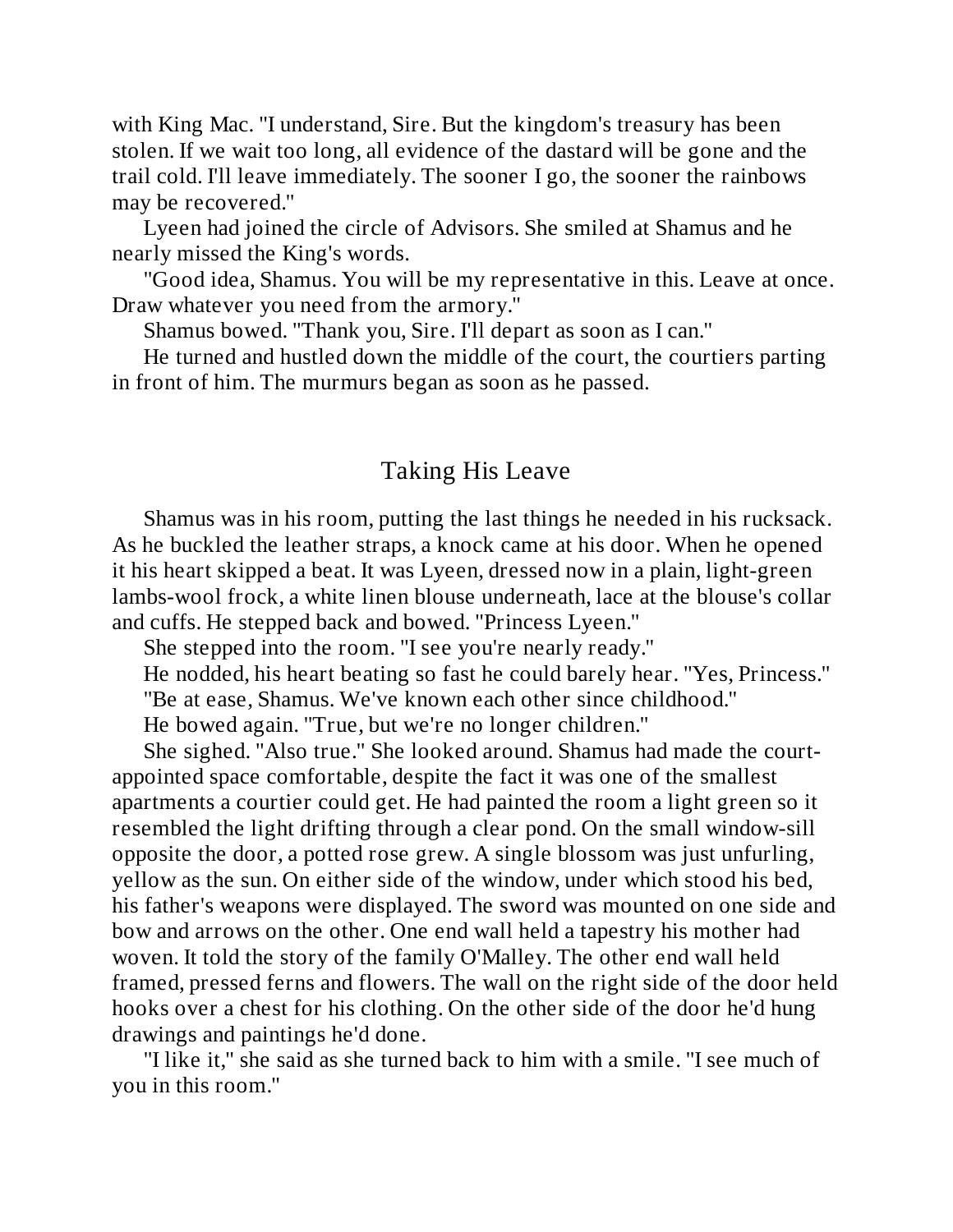"Thank you." He moved to the bed where the rucksack lay. "I leave as soon as I stop by the armory. I want to get a better sword."

She looked at him. His shirt was the color of lichen, a blend of grey, green and olive. His jacket and pantaloons were sage green as was the widebrimmed hat, lain on the bed beside the rucksack. An overcoat also lay on the bed. It was the traditional coarse wool, curly side out, to be worn in inclement weather. "You don't like your sword? Isn't that your father's sword?"

"It is Father's sword, but I don't like it for this task. The magic in it is too weak. If I'm to pursue thieves bold enough to steal from the King, I need a more powerful weapon. Father will understand."

Lyeen nodded. "Of course." She paused and looked him in the eye. "I have something for you."

Shamus's heart, which had begun to slow its rapid beating, sped back up. He repressed the desire to wipe his forehead.

She pulled a pale green silk kerchief, sheer as gossamer, from the bosom of her dress. "This is for you, for luck." She smiled as she tied the kerchief to his left upper arm. "May it bring you home safely."

He could hardly believe his luck. They'd always gotten along as children and she'd treated him with kindness and respect during his time as a courier. But this was more than he could have hoped for. Maidens, especially princesses, didn't give their kerchiefs away lightly. "Th…Thank you, my lady." He bowed low to hide the blush on his face.

She turned and walked to the door. He heard her open it, and he stood upright. She bowed back. "Good luck, Shamus O'Malley."

#

Shamus left his father's sword in his apartment and procured a more powerful sword from the armory. His kind used swords for war and as magic wands. He was sure the thief had used powerful magic to steal the rainbows and wanted to be ready with a weapon capable of fighting back. The King met him in the courtyard where flickering torches lit the cobbled space.

"Majesty." Shamus bowed.

"Rise, Shamus. I want to wish you luck."

"I appreciate the blessing, Sire."

King Shadenan looked around the courtyard. "No horse?"

"No, Sire. I plan on taking the magical roads. I can move faster and the magic used to move the gold will be more apparent."

The King clapped him on the shoulder. "Good plan. I can see my trust in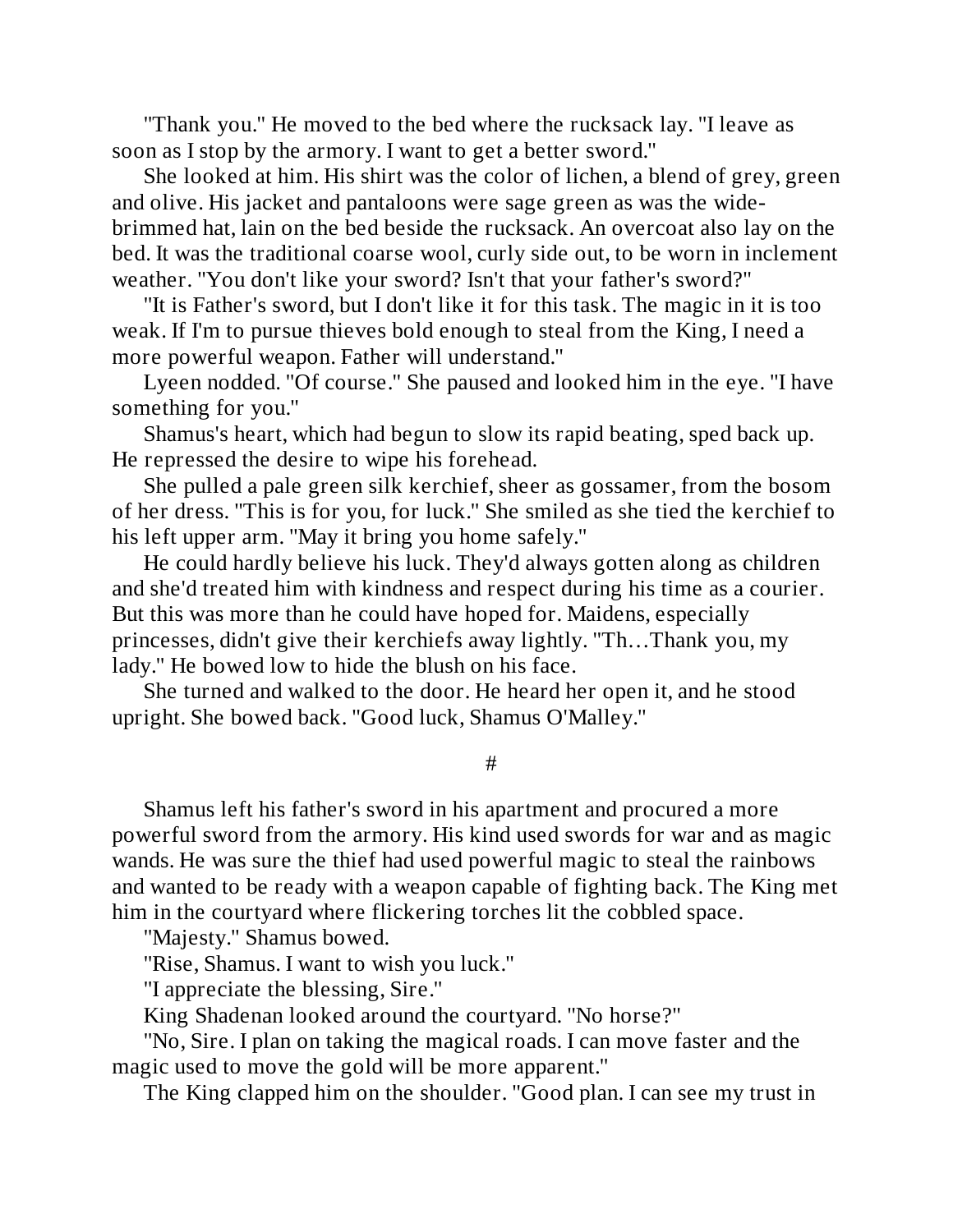you is merited." Shadenan grew somber. "Take care, boy. I would send a platoon with you if any of those sniveling courtiers had an ounce of courage."

"I appreciate it, my lord, but I can move faster by myself." He paused. "Did Draum have any other news?"

The King shook his head. "Nothing pertinent to your quest." Shadenan glanced at Shamus's upper arm. "I see you have received another blessing."

A blush crept up Shamus's neck. "Aye, Sire."

The King nodded. "Be careful. We don't know if the monster is still about." He stepped back and Shamus bowed.

"I'll send word if I can." With that Shamus turned and strode out of the sidhe gate.

#### Tracking the Thief

A quarter mile from the sidhe boundary, Shamus reached the entrance to one of the secret leprechaun roads. He drew his sword. It would glow green when it detected magic along the road and for a short distance outside of it in the real world. The road was more of a tunnel than anything else. The walls glowed pale green, like sunlight through a woodland canopy. With the sword drawn, Shamus could see eddies of residual magic as he followed the road. Once he reached the treasury he looked around for clues. Even in the darkness he could see the torn ground and broken bushes.

His sword glowed bright green. A lot of magic had been used here. The treasury doors, usually secured by strong spells, were shattered into splinters. The bodies of the guards sprawled near them. They'd been blasted by strong magic as well. Shamus straightened them out. He knew these men and their families and he ground his teeth in anger. Who would do this? The humans didn't know about the treasury. Like the sidhe, it was protected by ancient magic. It had to be leprechauns or perhaps a dragon. They were very fond of gold.

He re-examined the area. No, there were no burned areas. Not a dragon. Leprechaun then. He left the bodies with a salute. Guards from the King would be along soon to take them back to the sidhe. He re-entered the magic road, determined to find the culprits.

The road led toward the sea. Travel was fast within the road. He bypassed much of the countryside and, in what would have taken him four days of travel in the real world, was at an exit in four hours. The magic led him out of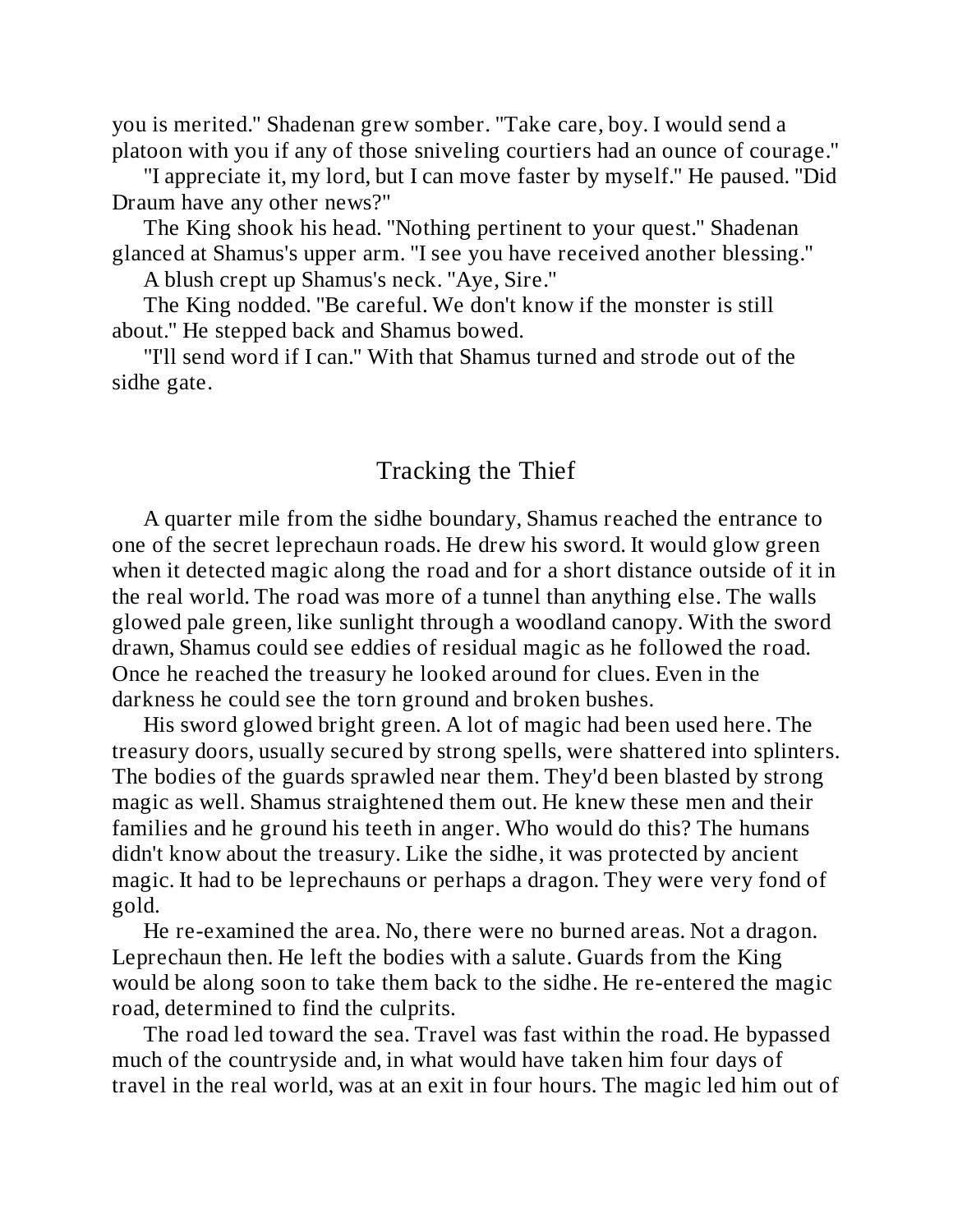the door.

Dawn was breaking when he emerged. He was at the bottom of a hill and as he faced it he could see the sun would soon appear over its left shoulder. The top of the hill was covered by the ruin of a castle. It wasn't uncommon for a road door to come out near a castle or castle ruins. Hundreds of years ago the leprechauns were friendlier with humans. Now there were too many humans and they no longer believed in leprechauns, so his people stayed out of sight.

He followed the magic trail along a newly hewn path through the brambles up the hill. He moved quietly. There was no need to alert the thieves to his presence. Shamus followed the trail through the ruins. Blocks from the internal walls had been restacked to clear a path. Noise reached him and he stopped to listen, back against the moss-covered granite. The noise was a high-pitched whine, not natural. Shamus moved forward slowly, sword held out in front of him, until he reached a corner. The noise was louder.

Machinery? What machinery would be here? He turned the corner, ready to defend himself. In a cleared space in front of him were several pots of gold. It was a man, human from the look of him, dressed in a long gray gown with a dark blue cloak, and a leather belt cinched it all at the man's waist. He was moving the pots by magic into the glass of a mirror with a wand. As each pot went through, the mirror flashed red light across the space.

Shamus shook himself out of his shock. The wizard, as he supposed the man was, lifted the last pot. You!" he shouted.

The wizard looked up at the call but never stopped moving the gold. "Stop!"

The wizard moved the pot through the mirror. He looked at Shamus once more, then slid the wand through his leather belt and stepped through the mirror.

Shamus ran forward as the whine increased. Without understanding why, Shamus knew he had to get through the mirror fast. He flung himself forward as the whine reached an ear-splitting crescendo. He tucked himself into a ball and rolled as he hit grass, leaping to his feet, sword at the ready.

It was dark. Shamus spun around, breath coming fast, expecting to be attacked. There was nothing. He lowered his sword. There was no sign of the mirror either. He slid the sword into his scabbard and took a deep breath. The night was broken by lights many feet overhead, placed at regular intervals along a wide paved road. He was outside a high stone wall with a metalgrilled gate ahead and to his right. He hurried to it and peeked around the corner through the gate. A large castle lay beyond, at the end of another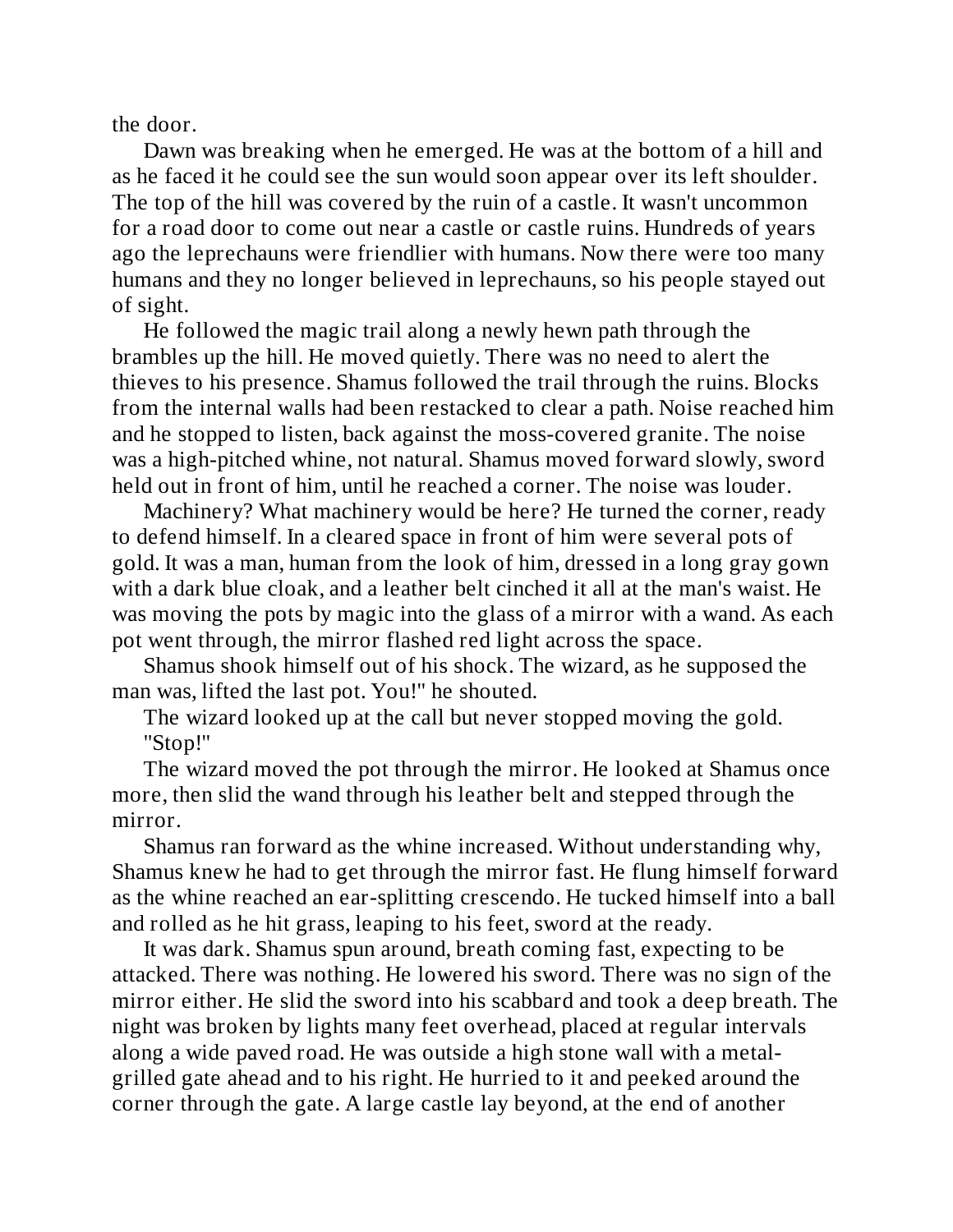paved road, about a quarter mile away. Dogs were barking inside.

He wondered why he'd come out of the mirror here, instead of where the wizard was. He suspected the mirror shut off in some way so he didn't make it all the way through. Shamus shuddered. He didn't want to think about where he might have come out of the mirror, or if he would have come out at all. He could sense the iron in the gate. Iron and magic never mixed. Touching it would burn him. A gentle kick confirmed the gate was locked. Now what?

The night air was cool. Shamus adjusted his floppy hat and weskit, then settled his pack more comfortably on his back. A quick look around showed him large mansions across the street. They had huge expanses of lawn. From the size, he knew they had to be human habitations. He needed to get inside the gated castle and find the wizard. Could he hide across the street and watch the gate?

Lights approached along the roadway. He ducked into the bushes beside the gate. It took only a moment for the thing to pass. It had been many years since he'd left the safety of the sidhe but he remembered the humans called those automobiles. It was much quieter than the ones he had seen so long ago. He pulled his sword--it wasn't glowing. He was reassured there was no magic nearby.

He crossed the road to see if he could find a good hiding place. Half an hour later he was back at the gate. The houses across the street and on either side had no good hiding spots. His only choice now was to walk along the wall and find a way to climb over.

## ABOUT THE AUTHOR

Connie Cockrell began writing in response to a challenge from her daughter in October 2011 and has been hooked ever since. Her books run the gamut from SciFi to Contemporary stories. She's published two stand alone novels, a complete four book series and has now started a Dystopian SciFi, a Cozy Mystery, and a Contemporary New Adult series along with three collections of short stories. She has been included in four different anthologies. Connie continues to write about whatever comes into her head.

> Enjoyed Lost Rainbows? Sign up to be notified of her next book [http://conniesrandomthoughts.us7.list-manage.com/subscribe?](http://conniesrandomthoughts.us7.list-manage.com/subscribe?u=8c24bb15bdf9245512f722298&id=0a097feea0) u=8c24bb15bdf9245512f722298&id=0a097feea0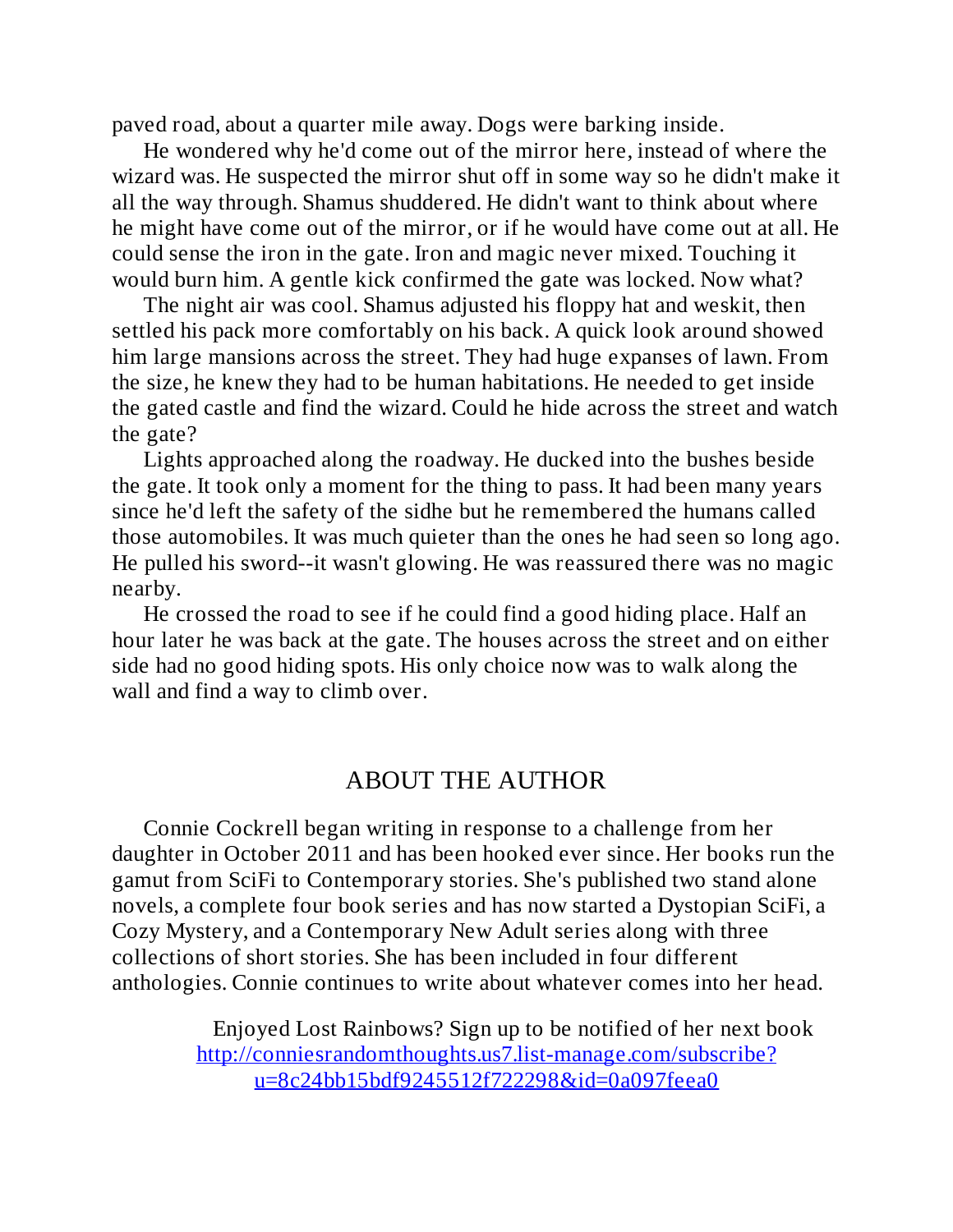Discover other titles by Connie Cockrell at Smashwords.com: A Trio of Animal Tales at <https://www.smashwords.com/books/view/287453> Recall: <https://www.smashwords.com/books/view/320233> Halloween Tales: A Collection of Stories: <https://www.smashwords.com/books/view/359689> Christmas Tales: <https://www.smashwords.com/books/view/379010> A New Start: A Gulliver Station Story: <http://www.smashwords.com/books/view/403971> The Challenge: Book 2 of the Gulliver Station Story: <http://www.smashwords.com/books/view/421755> Hard Choices: Book 3 of the Gulliver Station Story: <http://www.smashwords.com/books/view/439286> First Encounters: Book 1 of the Brown Rain Series <https://www.smashwords.com/books/view/472684>

Her books are available in print at most online retailers.

Her next published book will be Mystery at the Fair. This is the first of the Jean Hays series of cozy mysteries See the excerpt below.

> If you'd like to know more, go to <https://www.smashwords.com/profile/view/conniecockrell> <http://www.conniesrandomthoughts.wordpress.com> or [https://www.facebook.com/ConniesRandomThoughts](https://www.facebook.com/ConniesRandomThoughts%20) or [http://twitter.com/conniecockrell.](http://twitter.com/conniecockrell)

# Excerpt from Mystery at the Fair

Jean Hays trudged across the fair grounds. Sweat dripped down her temples. The sun beat down out of a cornflower blue sky while end of the monsoon season thunderheads built up into towering blinding white and ominous portents of future rain. Wish I'd remembered my hat, was her thought. That's what I get. March seemed so pleasant. Who knew September would mimic an oven with misters.

She reached the first of two shipping containers the Hise County Fair used as storage lockers. Rain every year for the fair, she remembered the Exhibits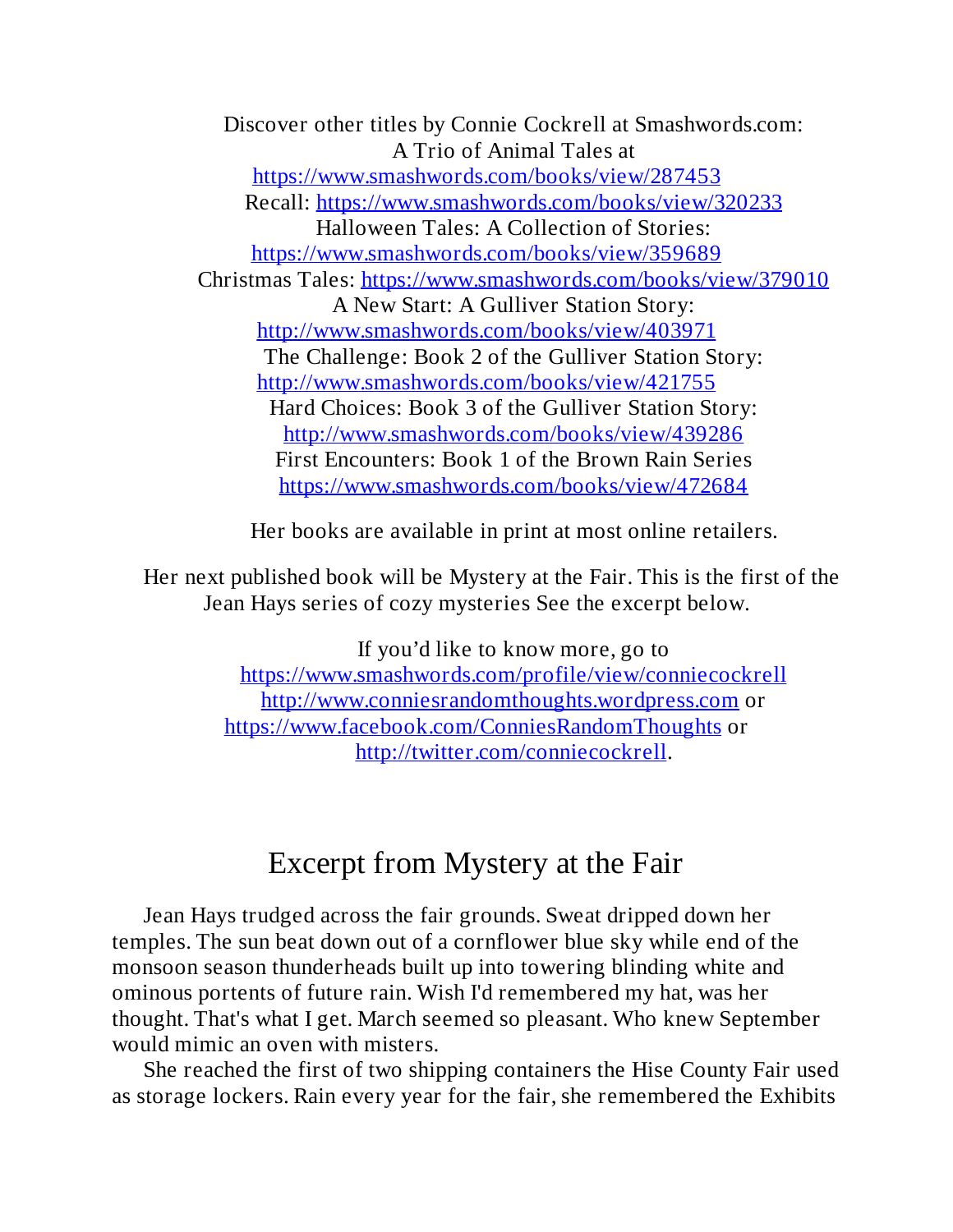team say as she trudged to the storage container where the plastic tubs of left over ribbons, banners and other fair paraphernalia resided the rest of the year. She checked the clouds in the sky once more then wiped her face and hoped the units were unlocked. The Fair Board President, Arris Van Horn wasn't answering his phone. *I hope Arris came by and unlocked these. He should have them open by now*. Jean examined the two part mechanism to open the container. She briefly touched the handles. The face of the doors received full sun all day. They were hot but not hot enough to give a burn. Jean pulled on one lever. Part of the mechanism moved a rod that connected with a top and bottom notch but it didn't allow the door to open. She wiped the sweat from her forehead. *I really need to learn to wear a hat.*

Jean had moved to Greyson, Arizona in February. It was winter, there was even a bit of snow. Old northeastern habits died hard. She never used to wear a hat. Now though, she wished for her wide brim hiking hat to give her some relief. *Must be ninety degrees out here.*

She tried the second handle on the door. It lifted another bar. *Maybe both of them at the same time?* Jean lifted them both. The vertical bars lifted and lowered, freeing the door. She tugged it open. *Now I don't have to track Arris down.* Arris VanHorn was the fair board president. He had the keys and the combinations to every lock and door on the fair grounds. Jean was totally dependent on his expertise. She hadn't been VP of Exhibits more than four months so she was still learning how things worked in this county.

She swung the container doors open wide. The doorway was a tangled mess of everything the Fair Grounds needed to have stored. Jean pulled a wooden tripod out of the doorway and used it to prop the right hand door open. It looked as though it was a sign post. A lot of other events that were held at the Fair Grounds used these containers. Five feet into the container she wished she'd brought a flashlight. Sweat began dripping in earnest. Smells like mice in here, hope they haven't gotten into the tubs, she thought.

Winding her way past safety cones, stacked tables, buckets of rope, steel cable and broken metal chairs, she stepped over a pile of rebar to reach her stack of tubs. One, two, three, four, she counted, where's the fifth tub? The heat was giving her a headache so she massaged her temples after she wiped her filthy hands on her shorts. She hauled the bins out to the front of the container. When those were outside she thought, maybe it's farther to the back. The Exhibits team was sure there were five bins. A pile of cardboard boxes labeled, Mud Run, blocked her way. Jean moved the three boxes behind her and stepped over a pile of rusting chain. Wish I'd brought a flashlight, she thought. It's dark back here.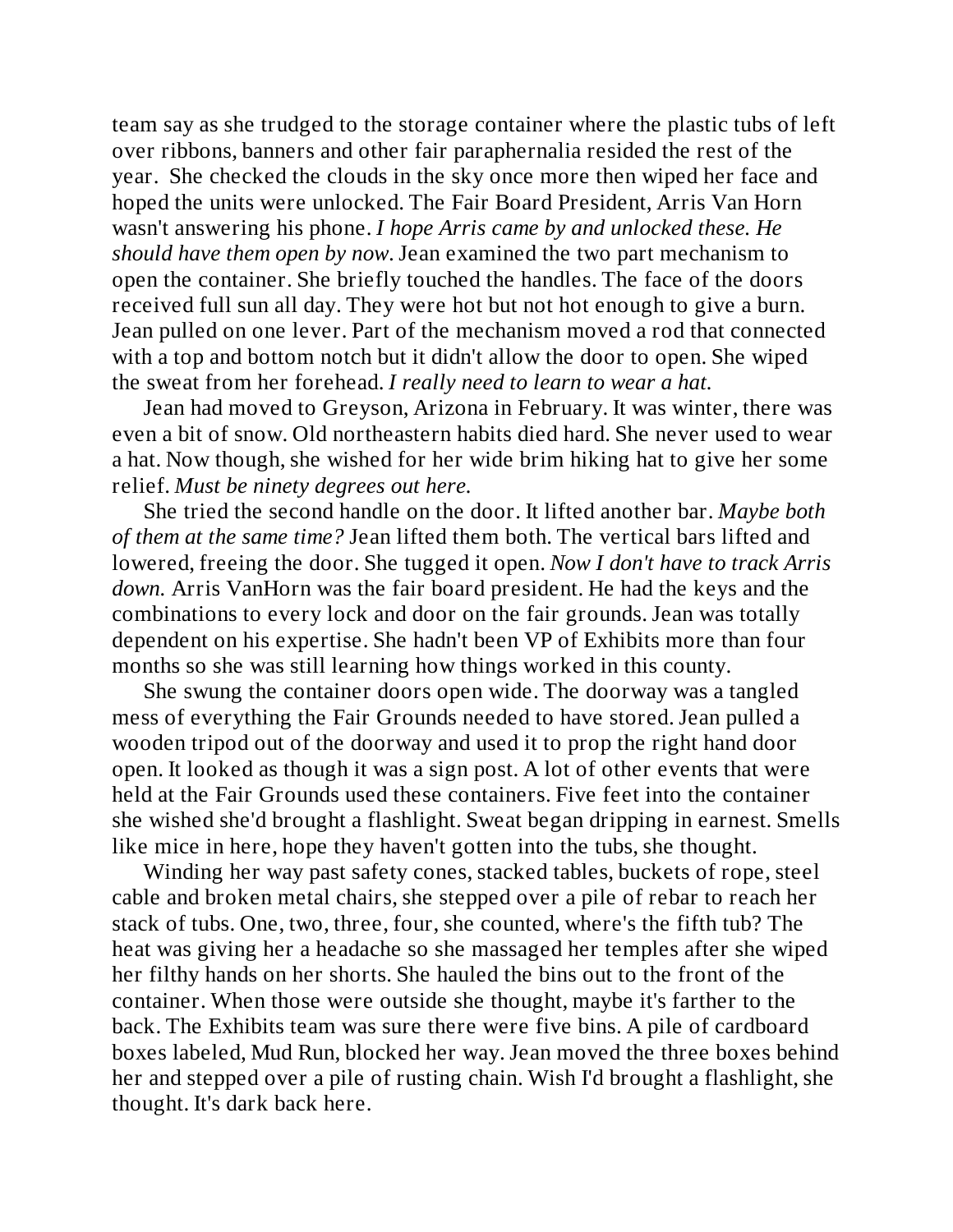Squinting, she saw a medium blue tub labeled Fair Ribbons four feet away on top of another stack of bins. *There you are.* She wiped her face again and held her breath. The smell of dead things was over whelming. *I hope nothing crawled into my bin. The ribbons will be ruined.* She picked her way past boxes, rusting metal things she couldn't identify and a broken ladder. She pulled the tilted bin toward her and the pile of bins it was on fell over. Her bin slid to the floor, taking part of her thumbnail with it and raising a cloud of dust. "Owww," she cried as she jerked her hand away and stuck the injured digit in her mouth. In front of her, the two doors of a metal cabinet against the right hand wall of the container creaked open and a desiccated human body fell in seeming slow motion on top of her bin. She shrieked and scrambled outside.

Mystery At The Fair is due out the end of March, 2015.

# OTHER BOOKS BY CONNIE COCKRELL

# THE BAD SEED

## TRIO OF ANIMAL TALES

## RECALL

## HALLOWEEN TALES: A COLLECTION OF STORIES

#### CHRISTMAS TALES

GULLIVER STATION STORIES A NEW START THE CHALLENGE HARD CHOICES REVOLUTION

> BROWN RAIN SERIES FIRST ENCOUNTER THE DOWNTRODDEN